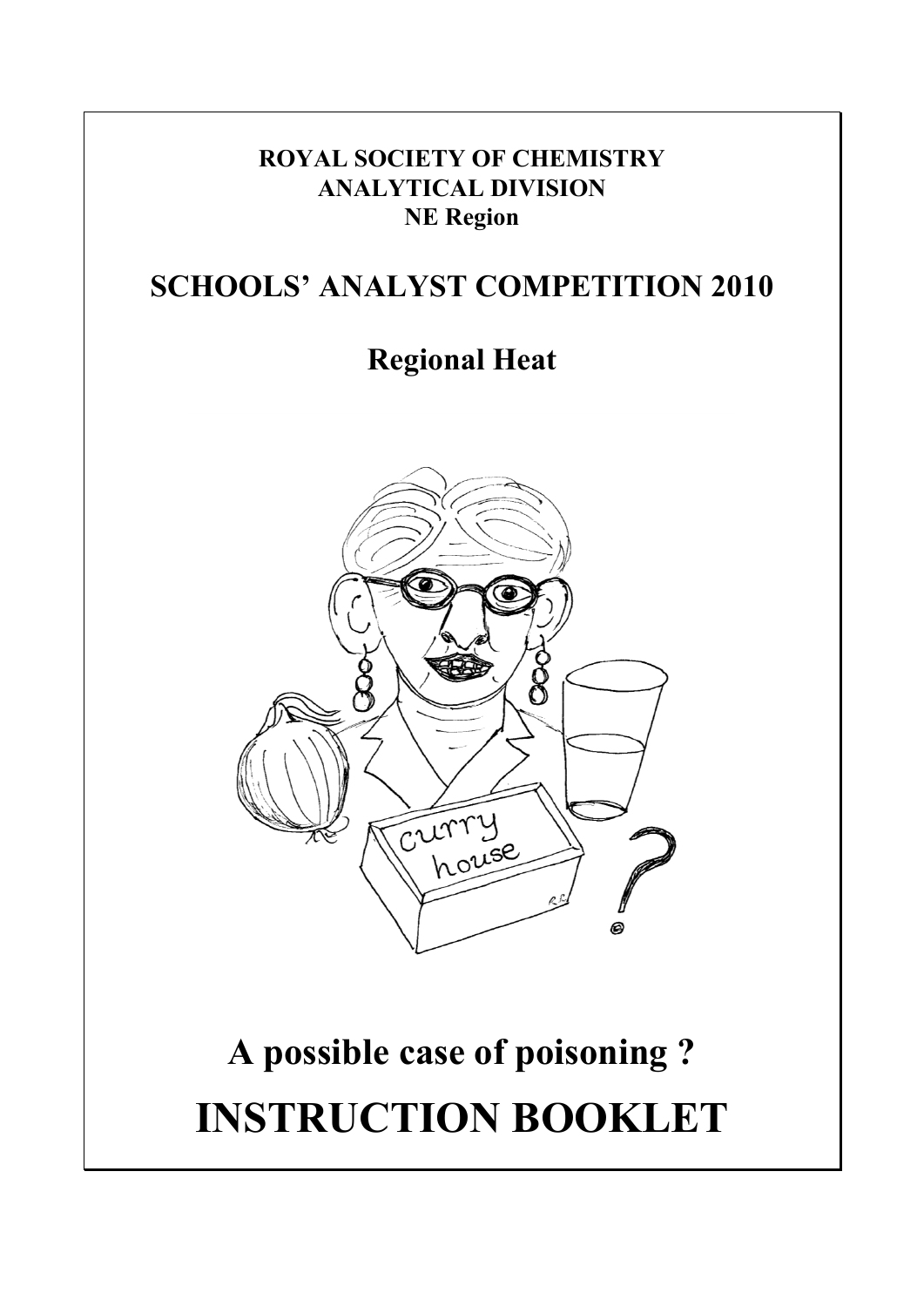Welcome to the Schools' Analyst competition! We hope that you will all enjoy participating in this practical competition and, who knows, a few of you may become analysts later on in your careers.

Analytical Science is all about problem solving, whether it be forensic work, or keeping industrial processes running when they hit snags, or in the more intellectual sense of working out exactly what experiments are necessary to perform an analysis in the laboratory. You, therefore, are going to tackle a problem today.

You should already have enough background knowledge (but feel free to ask a demonstrator if there is anything that you do not understand), but you will need to show common sense and good organisational skills.

First you will have to decide how to tackle your problem, so that you can distribute the workload among your team of three so that each of you is always busy. Then you will need to carry out the experiments, perform the calculations and make some decisions based on the data obtained. A few questions complete the exercise.

#### **Please read and understand the instructions before commencing.**

#### THERE IS A STRICT TIME LIMIT OF THREE HOURS FOR THE EXERCISE.

#### **Health and Safety**

This is a practical exercise, so normal rules for safety in the laboratory apply.

Wear laboratory coats and safety spectacles at all times.

Do NOT eat or drink in the laboratory.

Always use the pipette fillers provided, and handle glassware carefully to avoid breakage and cuts.

Keep long hair under control.

#### IF IN DOUBT ABOUT ANYTHING THEN ASK A DEMONSTRATOR.

*THE ORGANISERS THANK YOU FOR PARTICIPATING AND WISH YOU ALL THE BEST FOR YOUR FUTURE.*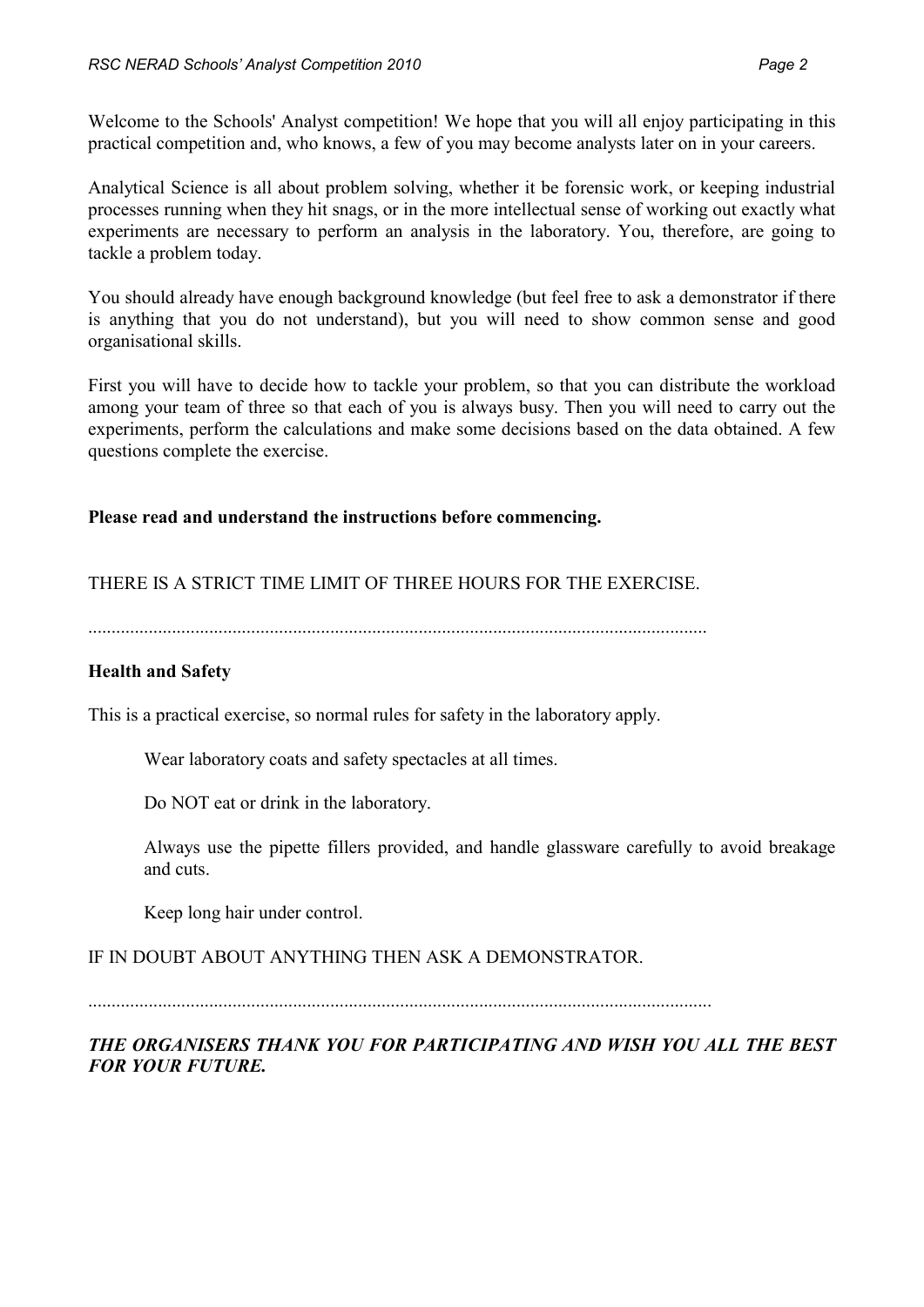# **A possible case of poisoning?**

#### **The scenario**

A wealthy, elderly and very eccentric distant relative has recently come to stay with your family. Soon after her arrival she started complaining about feeling ill and is now complaining about being poisoned! She knows that you have some chemical knowledge and asks you for help – she trusts you as you will not inherit any of her wealth!

After careful consideration of her diet you come up with three possibilities. Most of the vegetables that you eat at home are grown by your father on his allotment, which is close to a motorway and a battery factory. Both the motorway and the factory could give rise to contamination of the vegetables by airborne lead particles. Lead is very poisonous and you decide to analyse some vegetables by digesting some lettuce leaves in dilute nitric acid, which should take the lead into solution as  $Pb^{2+}$ .

She previously lived in the state of Georgia in the U.S., where some natural sources of water are high in lithium. This water is marketed as affecting mood, which lithium does, and you suspect that she has been buying lithium carbonate tablets from an Internet vendor in a small South American country. This could be causing her to feel unwell and she agrees to provide you with a sample of urine to test.



Finally, she has been refusing many of the meals prepared in your home and has been eating takeaway meals from the Curry House next door. You have read that there is a problem with some restaurants using food colourings such as tartrazine and sunset yellow rather than traditional additives such as saffron. Food additives such as tartrazine can cause pseudo-allergic responses in some people. You obtain a sample of curry powder to analyse for the additives.

#### **The task**

Your task today is to make the measurements on the three samples provided and then deduce, if possible, if there is any source of poisoning.

#### **Planning**

To be successful you will need to plan how each member of the group will use their time. Our estimate of the time required for the experiments is

| $1.5 - 2.0 h$      |
|--------------------|
| $2.0 - 2.5 h$      |
| $1.0 - 1.5 h$      |
| $0.5 - 1.0 h$ each |
|                    |

*Experiment devised and developed by Roger Jewsbury and Margaret Scott, University of Huddersfield.*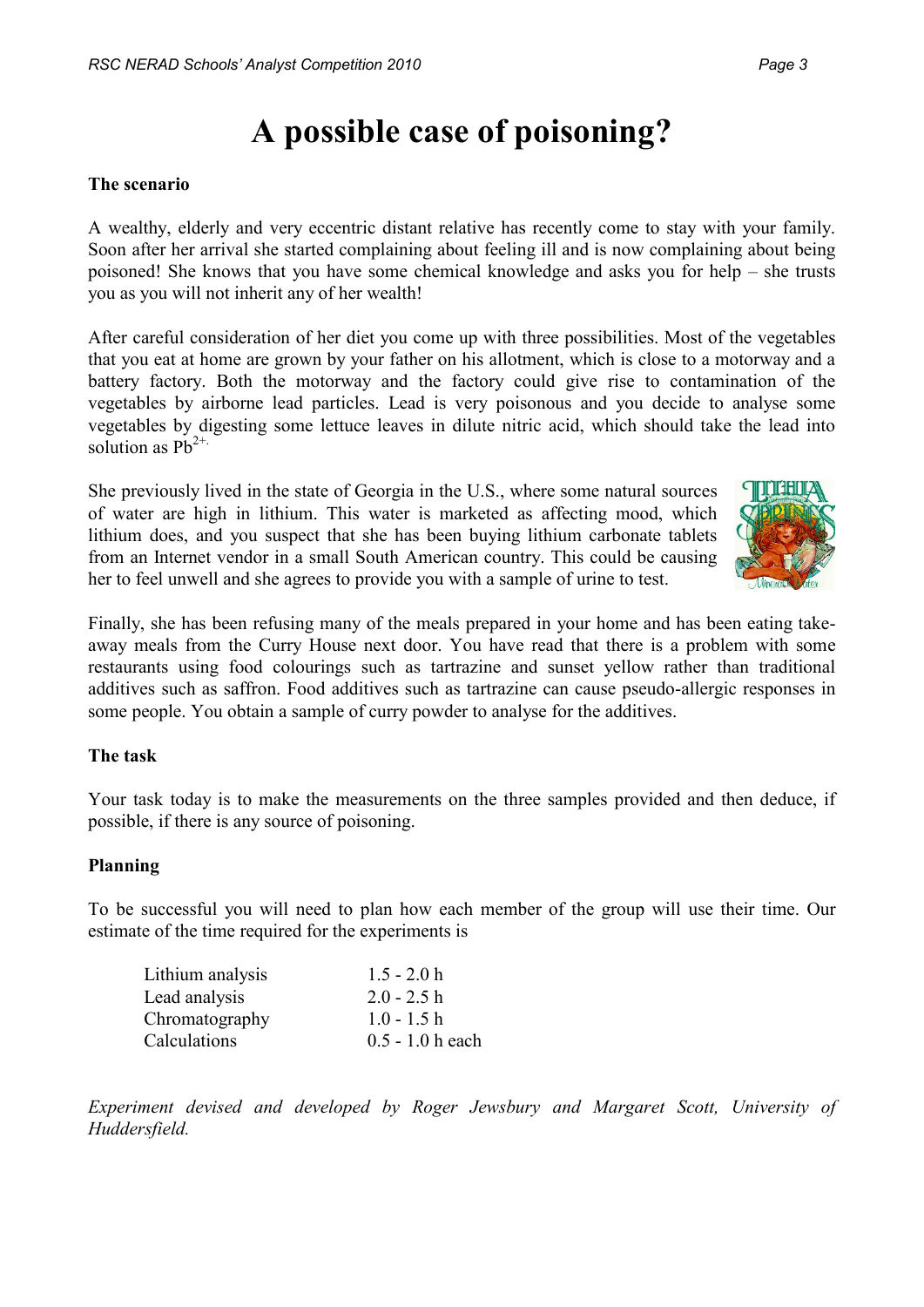### **1. Determination of lithium by flame emission**

**In this experiment you determine the concentration of lithium in a solution by measuring the emission of light from the atoms when heated in a flame. You calibrate the atomic emission spectrometer with standards of known concentration and then run your test sample.**

#### **Equipment**

| Wash bottle containing deionised water                              |
|---------------------------------------------------------------------|
|                                                                     |
| Flame emission atomic spectrometer                                  |
| Li <sup>+</sup> stock solution (2.0 mmol $L^{-1}$ Li <sup>+</sup> ) |
|                                                                     |

#### **Procedure**

- 1.1 From the lithium stock solution, prepare four working calibration standards containing 0.025, 0.050, 0.100 and 0.200 mmol  $L^{-1} L i^+$  in deionised water by pipetting an appropriate volume of the stock solution into a 100 ml volumetric flask and making up to the mark with deionised water.
- 1.2 Take the four concentration standards, the test solution and deionised water to the flame emission spectrometer.

ASK A DEMONSTRATOR TO SHOW YOU THE FLAME EMISSION SPECTROMETER AND THEN FOLLOW THE INSTRUCTIONS PROVIDED.

- 1.2 Flush the spectrometer thoroughly by aspiration of deionised water for 5 minutes before starting the analyses.
- 1.3 Zero the instrument with deionised water.
- 1.4 Run each calibration standard and record the results.
- 1.5 Run the test sample and record the result. Check that the result is within the calibration range. If it is not, then it will be necessary to accurately dilute your test solution.

#### **Calculation**

Draw a calibration graph with concentration as the x-axis and emission reading as y-axis. The relationship should be linear so draw the best fit straight line. Use the fitted line to convert the emission reading of the test sample to a concentration. Correct for any dilution of the test sample that you may have made.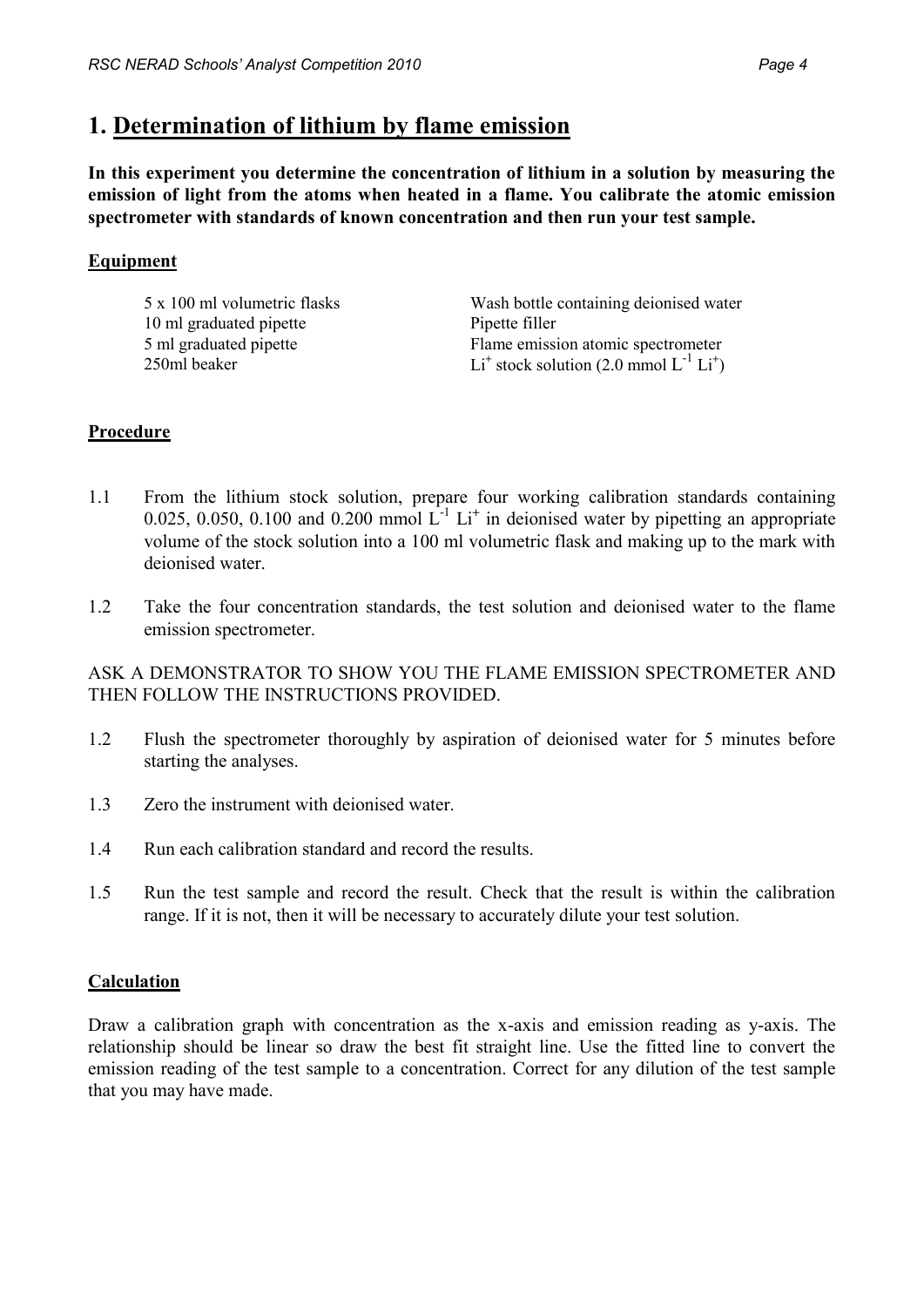#### *Chemical background*

*The heat of the flame (around 2000 C) will evaporate the water, then vaporise the ions in the solid firstly into molecules and then into neutral atoms. In some of the Li atoms, the outermost electrons in the 2s orbital will be excited to the vacant higher energy 2p orbital by the heat. These excited atoms will return to the more stable ground state by emitting the excess energy as light at 670.8 nm. The intensity of the light emitted will depend on the number of excited Li atoms which in turn will be proportional to the concentration of Li in the original solution, providing the other conditions remain constant.*

#### **Physiology of lithium**

*Lithium is an element thought to have no natural biochemical role. We know from its chemistry that it likes to bind to oxygen atoms in compounds and it may act by competing with other elements for some sites in proteins thus affecting enzymes. Its first medical use was for hyperactivity but it is not known how it works and its effect was discovered by accident, when a lithium salt was used in place of a sodium salt to change the solubility of a medicine.*

*It is extremely dangerous to take lithium salts except when blood levels of lithium are being monitored and several of the early patients to whom it was prescribed died. I would not drink natural water if I thought it contained any significant quantity of lithium salts.*

*Most lithium is excreted with a matter of hours in urine, so measurement of lithium in urine would give an indication of recent ingestion of lithium. Any significant level of lithium in urine would thus indicate lithium intake.*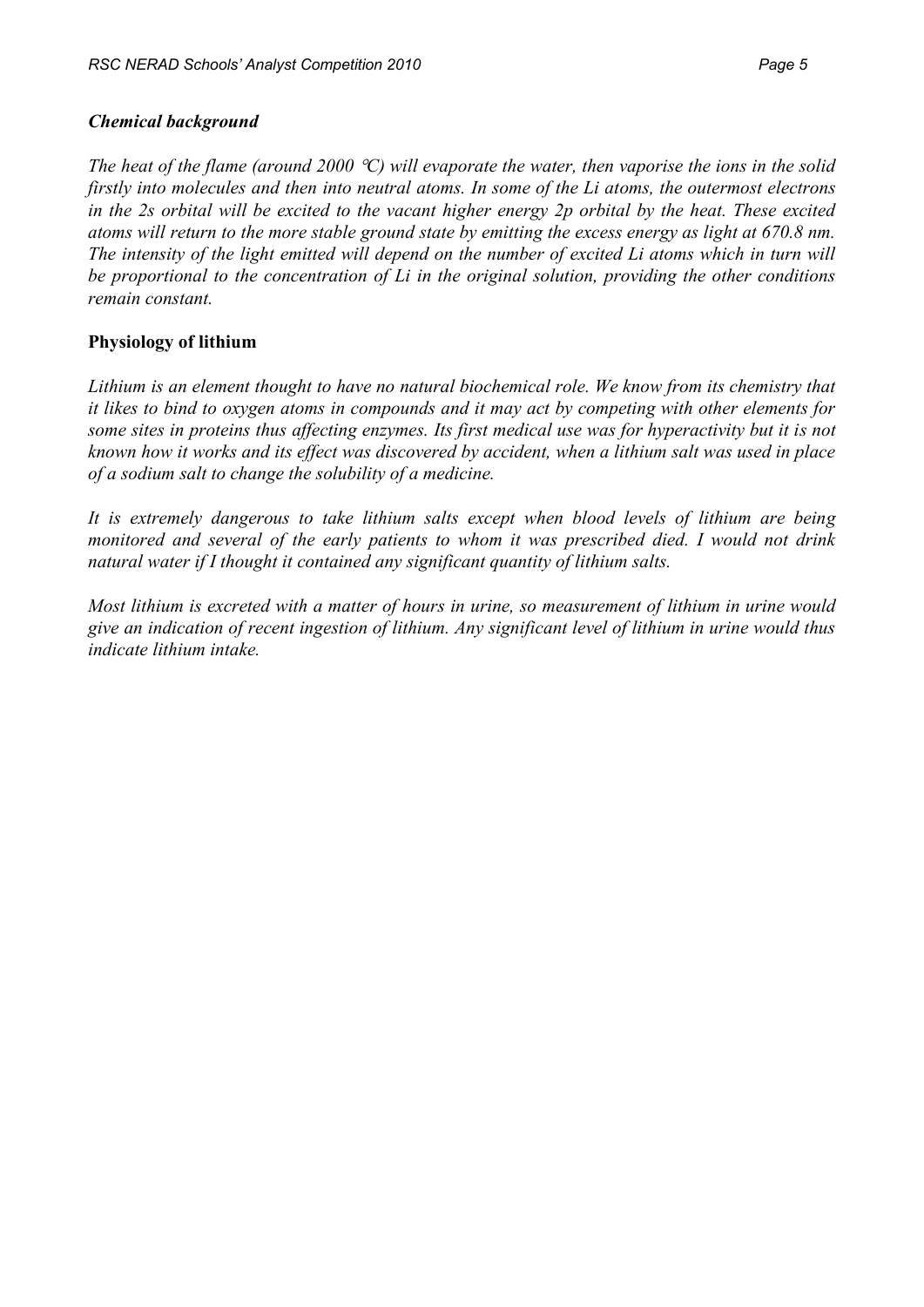### **2. Determination of lead ions by dithizone**

**Pb2+ forms a complex with the dithizone reagent, which is coloured, and the absorption can be measured at 510 nm. The absorption measured as absorbance (see below) will be directly proportional to the concentration. In this experiment a calibration graph is constructed using standards and then the concentration of the test solution determined.**

#### **Equipment**

Visible spectrophotometer 1cm path-length glass cells 6 x 100ml volumetric flasks 10ml graduated pipette 10ml bulb pipette 25ml bulb pipette Pipette filler 7 Pasteur pipettes

7 stoppered boiling tubes in stand  $Pb^{2+}$  standard solution (100 mg  $L^{-1}$ ) Dithizone reagent solution Dichloromethane Deionised water in wash bottle 50 ml beaker Marker pen or labels

#### **Procedure**

- 2.1 From the lead stock solution, prepare five working calibration standards containing 5, .10, 15, 20 and 25 mg L-1 Pb**2+** in deionised water by pipetting an appropriate volume of the stock solution into a 100 ml volumetric flask and making up to the mark with deionised water.
- 2.2 For each of the five standards pipette  $10.0 \pm 0.1$  ml of the standard solution into a boiling tube. (Ensure you know which tube is which.)
- 2.3 Pipette  $10.0 \pm 0.1$  ml of deionised water into a boiling tube. This will be the blank.
- 2.4 Pipette  $10.0 \pm 0.1$  ml of test sample into the remaining boiling tube.
- 2.5 Add, using a pipette,  $25.0 \pm 0.2$ ml of the dithizone solution to each tube, stopper the tube and extract the lead into the dichloromethane layer by repeated inversions for about 1 minute. R*egularly loosen the stopper to relieve any build up of pressure*. As the lead ions are extracted into the organic layer there will be a distinct change in colour.
- 2.6 Once the extractions are complete, take the seven boiling tubes to the spectrometer along with some dichloromethane.

#### *ASK FOR A DEMONSTRATION OF THE USE OF THE SPECTROPHOTOMETER.*

- 2.7 Set the spectrometer to 510 nm.
- 2.8 Fill a cell with dichloromethane, making sure that you hold the cell by the frosted faces and that the transparent optical faces are clean. Set the instrument zero.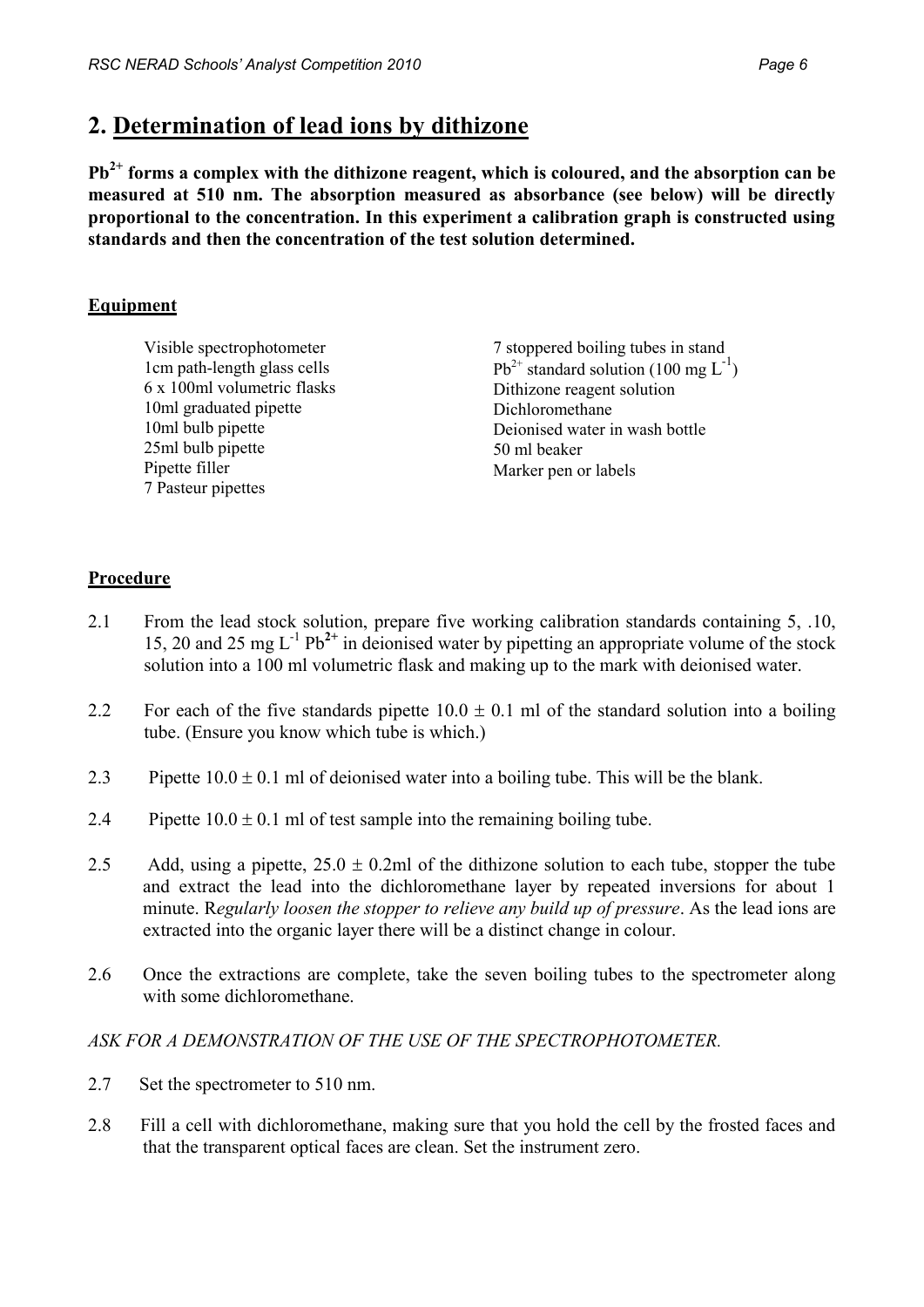- 2.9 Empty the contents of the cell into the organic waste container and after drying the cell with tissue, fill with the blank solution obtained by transferring some of the lower organic (coloured) layer in the boiling tube to the spectrometer cell using a Pasteur pipette. *(Avoid the transfer of aqueous layer to the cuvette by wiping the outside of the pipette with tissue and delivering the solution to the upper wall of the cuvette.)* Make a note of the absorbance reading.
- 2.10 Repeat for each of the concentration standards in order of increasing concentration, noting each absorbance reading. *(Again ensure that there are no aqueous droplets present by drying the cuvette with tissue.)*
- 2.11 Measure the test solution in the same way ensuring that the absorbance falls within the concentration range. (If it does not it will be necessary to accurately dilute the solution.)

#### **Calculation**

Subtract the blank absorbance from both concentration standard and test sample absorbances.

Draw a calibration graph with concentration as the x-axis and corrected absorbance reading as yaxis. Include 0 in your concentrations. The relationship should be linear and in this case you should draw the best fit straight line. If a linear fit appears inappropriate then you should draw a smooth curve. Use the fitted line or curve to convert the corrected absorbance reading of the test sample to a concentration. (Correct for any dilution of the test sample that you may have made.)

#### *Chemical background*

*Diphenylthiocarbazone, commonly called dithizone, is negatively charged in alkaline solution and forms a neutral co-ordination complex with Pb2+ which can be extracted in dichloromethane.*



*A good analytical reagent for a metal ion should form a very strong complex with the metal ion of interest but also be very specific, that is not react with any other metal ions in solution. Dithizone is such a reagent, which is reasonably specific for Pb2+ forming a red complex. The colour can be used to determine the concentration of the lead (II) ions. See below for explanation of spectroscopy.*

#### *UV / visible spectrophotometry*

*Light can be split into the spectrum of colours that we see in a rainbow; different colours signify different wavelengths and, therefore, different energies. We call a beam of light of one colour monochromatic. Light will be absorbed by an atom, ion or molecule when the energy of one*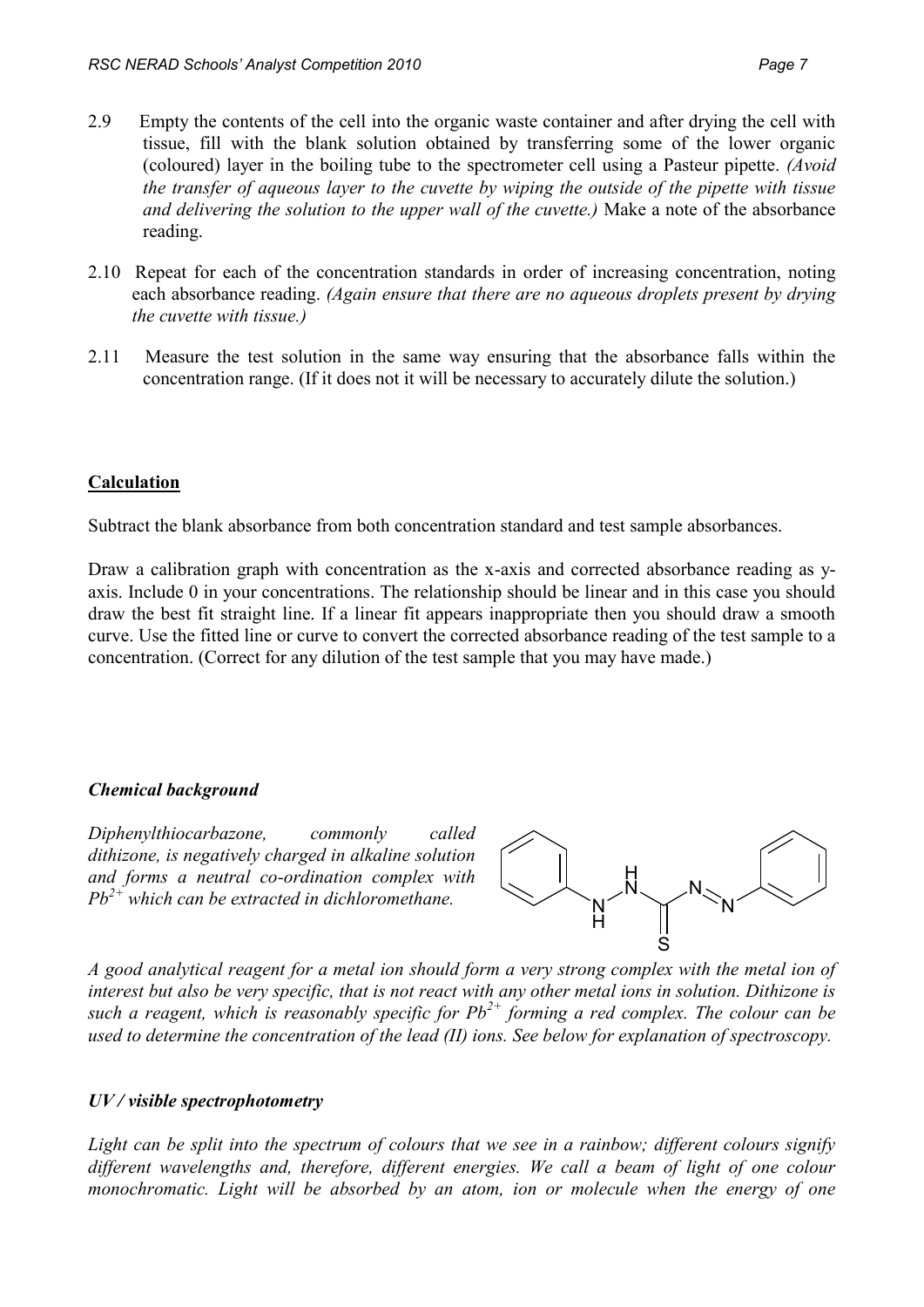*quantum of a particular wavelength of light matches the energy required to cause an electron in an outer orbital to jump to a higher energy level.* 

*Each absorption band is caused by the transition between a given pair of energy levels; because the energy level differences vary with different electronic structures, absorption spectra can often be used to help identify the analyte atom, ion or molecule.* 

*The technique of spectrophotometry relies on the absorption of light by the analyte; the intensity of a beam of light is measured in the absence then presence of analyte and the decrease in transmitted intensity is used to determine the analyte concentration.* 



*The Beer-Lambert law expresses the relationship between absorption and concentration:* 

 $A = \epsilon c d$ 

*where A* = absorbance,  $\varepsilon$  = molar absorptivity (L mol<sup>1</sup> cm<sup>-1</sup>), c = concentration (mol L<sup>-1</sup>) and d = *optical path-length (the distance that light travels through the sample, in cm). If this relationship is valid, then a graph of absorbance against concentration for a solution will be a straight line, which passes though the origin.*

*This is the basic equation of spectrophotometry. The spectrophotometer can only measure the intensity of light, however, so we need an additional relationship linking absorbance to I and I0. This is*  $A = log(I_0/I)$ *.* 

#### **Toxicology of lead**

*There is no physiological requirement for lead and its compounds are considered to be extremely dangerous, as they are cumulative poisons. Human exposure to lead has been through a variety of sources including plumbing and emissions from vehicles using petrol containing organo-lead compounds such as lead tetraethyl. Whilst there will be some lead in the soil, little is taken up by plants and most of the lead contamination of plants arises from airborne deposition of particulates onto the plants. The EU permitted maximum for lead in food is 1 mg of Pb for 1 kg of dried food.*

*The toxicological problems of lead probably arise from binding of Pb2+ ions to N and S centres of proteins and to DNA.*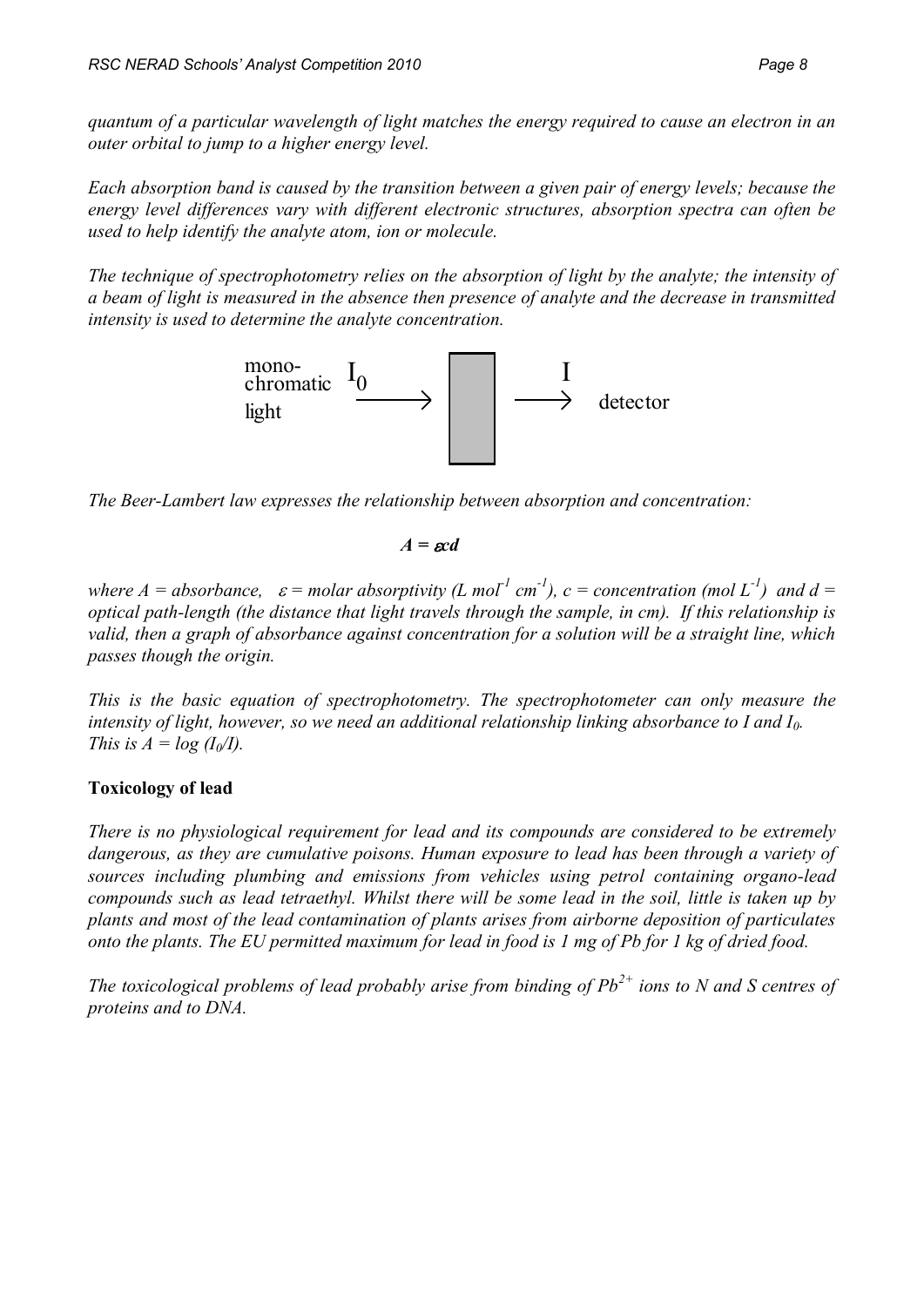### **3. Chromatography of food additives**

**In this experiment you use thin layer chromatography to distinguish between three food colourings and by comparison identify the food colouring in the test sample.**

#### **Equipment**

TLC plates (10 x 10 cm, silica gel.) or (15x 15 cm, silica gel.) Chromatography tank Capillaries for spotting **Gloves** 4 sample vials Hot air drier Microspatula

Acetone Methyl ethyl ketone Butan-1-ol Ammonia solution (conc.) 250 ml glass stoppered bottle 25 ml measuring cylinder

#### **Procedure**

- 3.1 Make up the chromatography solvent in a fume cupboard. Into a 250 ml glass stoppered bottle, add 25 ml butanol, 15 ml butanone, 5 ml aqueous ammonia and 5 ml deionised water. Swirl well and allow to stand with occasional swirling for 10 minutes to ensure complete mixing.
- 3.2 Place  $20 \pm 1$  ml of solvent in the chromatography tank, close the lid and allow to stand for at least 20 minutes with occasional swirling whilst preparing the plate.
- 3.3 The solid standards and test sample are dissolved in a 50/50 acetone/water mixture in the sample vials provided. The azo dyes are more intense than the saffron and so less of these will be needed. Dissolve the amount you can get on the end of a microspatula (approximately 5 mg) of tartrazine and sunset yellow in about 1 ml of acetone/water solvent each. For saffron and the test sample use about twice as much solid in the same volume of solvent.
- 3.4 Mark on the TLC plate positions for four spots with pencil about 1.5 cm away from the bottom of the plate and a similar distance apart.
- 3.5 Using a drawn out capillary tube, spot each dye onto the plate, using the hot air drier to dry each spot. For the tartrazine and sunset yellow use one application. For the saffron and test sample, once the first spot is dry make another application up to a total of five.
- 3.6 Carefully lower the plate into the tank ensuring that the spots are above the level of the solvent. Cover the tank and allow the solvent to rise up the plate.
- 3.7 Once the solvent has risen at least  $\frac{3}{4}$  of the way up the plate, carefully remove the plate from the tank and dry for about 10 minutes in the oven.

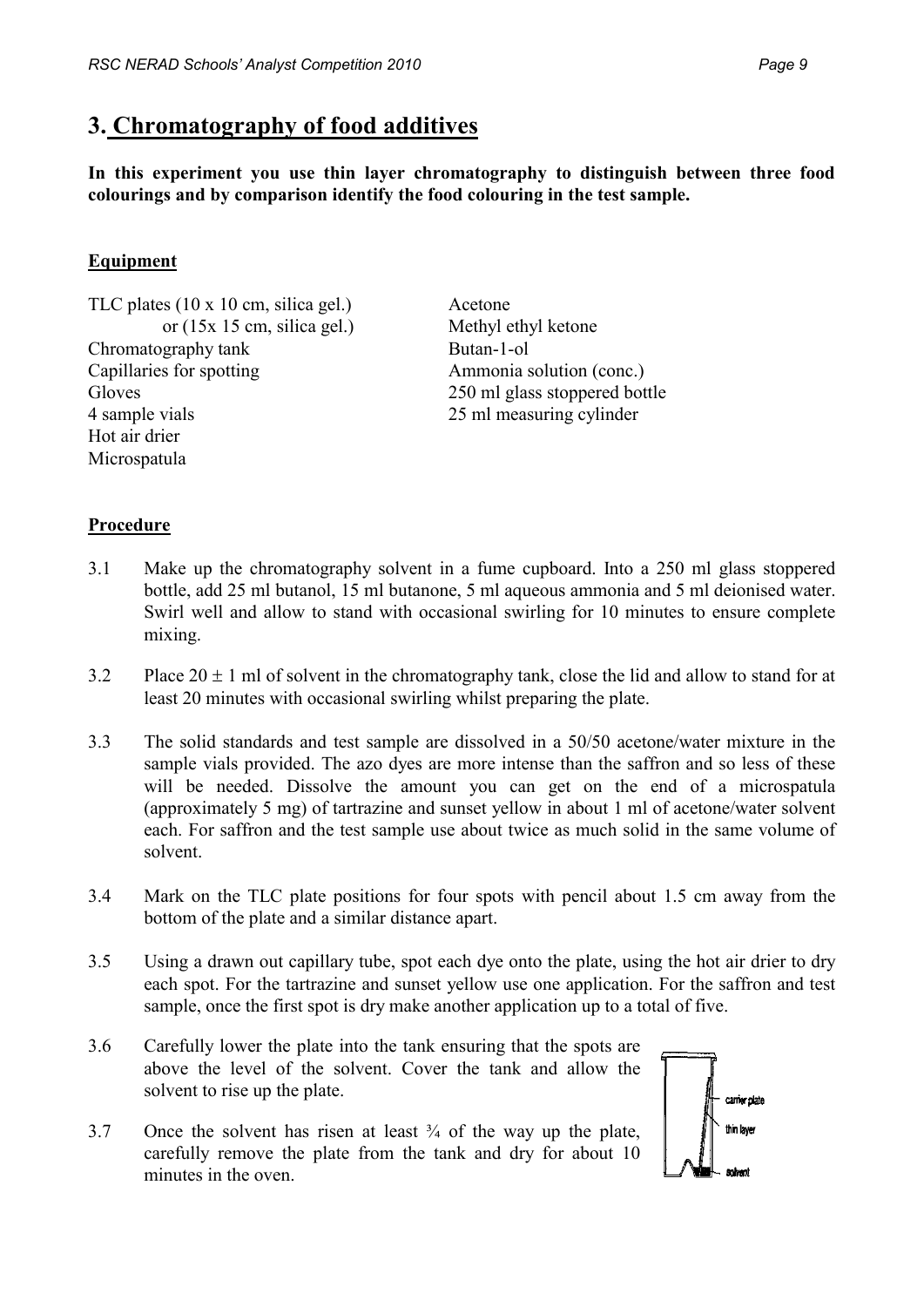#### **Calculation**

Compare the chromatogram for the test sample with those of the known standards and hence deduce the components of the test sample. Support your deduction by reporting  $R_f$  values. (See below.)

#### *Chemical background*

*Saffron refers to the stigmas of the plant Crocus sativus. It is orange in colour and has a particularly unusual taste. There are a number of chemical constituents including picrocrocin and crocin.* 

*Food colourings such as tartrazine and sunset yellow are azo dyes and are not chemically related to the components of saffron.*



*Azo compounds, which contain the –N=N- group, are usually strongly coloured. Several have been approved for food use but since the 1970s it has become apparent that some people can become sensitised to these compounds.*

#### *Thin layer chromatography (TLC)*

*There are many chromatographic methods of analysis, all of which involve separation of components of a mixture using a stationary and a mobile phase. In TLC, a liquid phase moves over a stationary flat surface such as silica gel. The solutes migrate at a different rate across the surface*  and are thus separated. Each result is expressed in terms of a Retardation Factor, R<sub>f</sub>, which is the *distance travelled by the solute divided by the distance travelled by the solvent. TLC has the advantage that it is easy to carry out and inexpensive but the precision of the results is poor being only about 10%. In this case as the compounds are coloured they can be seen directly.*

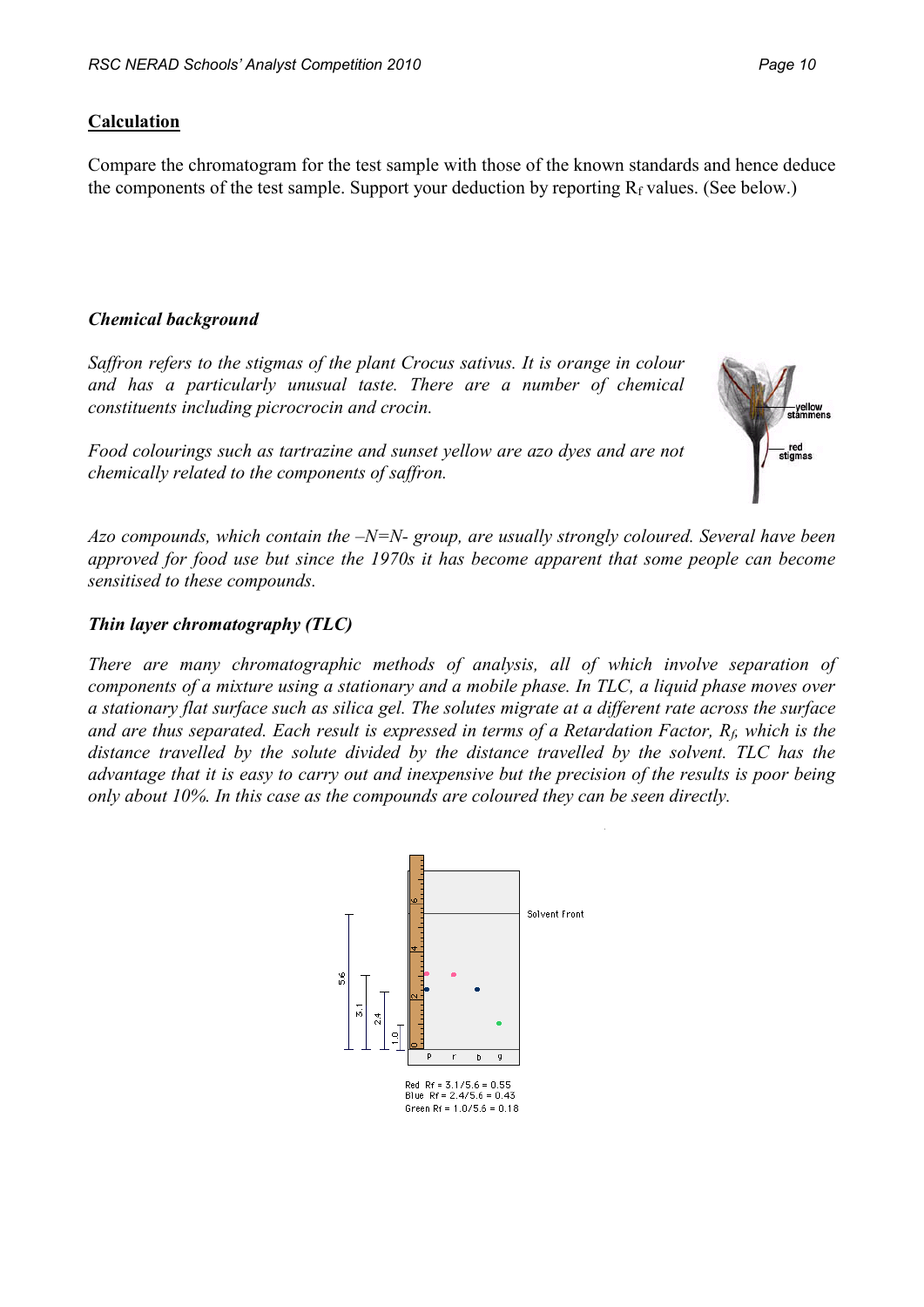| <b>Team members:</b> |  |  |  |  |  |  |
|----------------------|--|--|--|--|--|--|
|                      |  |  |  |  |  |  |
|                      |  |  |  |  |  |  |

**Flow chart for experimental design and work allocation:**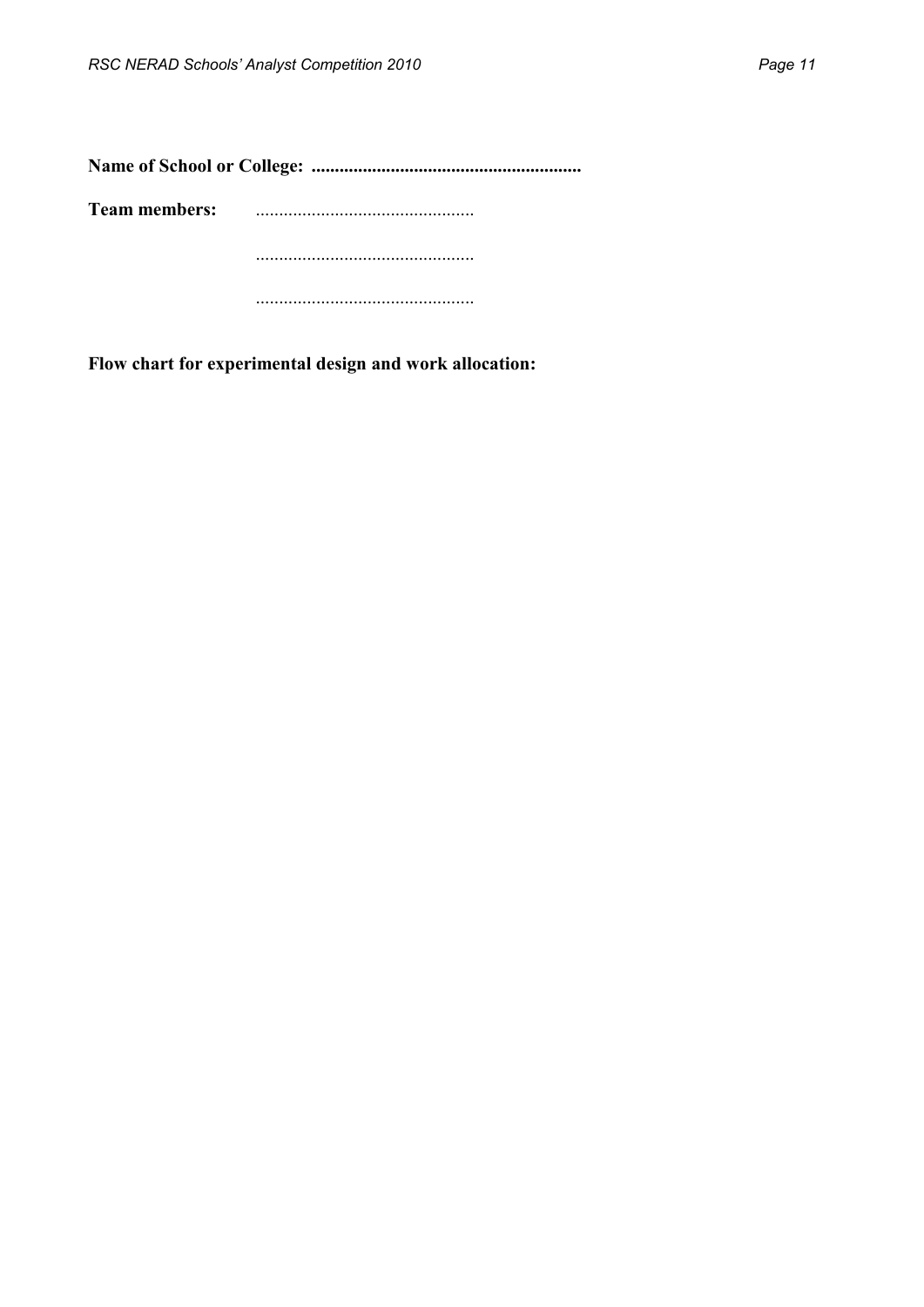### **Results**

## **1. Determination of lithium by flame emission**

Standard solutions

| Concentration:    |  |  |
|-------------------|--|--|
| Emission reading: |  |  |

#### **(Attach calibration graph.)**

Emission reading of test solution

Concentration of lithium in test solution (from graph):  $\qquad \qquad \qquad \qquad \text{mmol L}^{-1}$ (Keep to a realistic number of significant figures.)

Estimation of uncertainty

Obtain a very rough estimate of the uncertainty in the answer by looking at the distance between the points and the fitted line on your calibration graph. Assume for simplicity that all the error is in the reading. Use the data point which is furthest from the line and convert an error in the reading to an error in the concentration and assume that this will be the worst case uncertainty in the concentration of the answer.

Correction factor for dilution of test solution (if appropriate) \_\_\_\_\_\_\_\_\_

Concentration of lithium in supplied solution is \_\_\_\_\_\_\_\_\_\_  $\pm$  \_\_\_\_\_\_\_\_\_\_ mmol L<sup>-1</sup>

Calculations: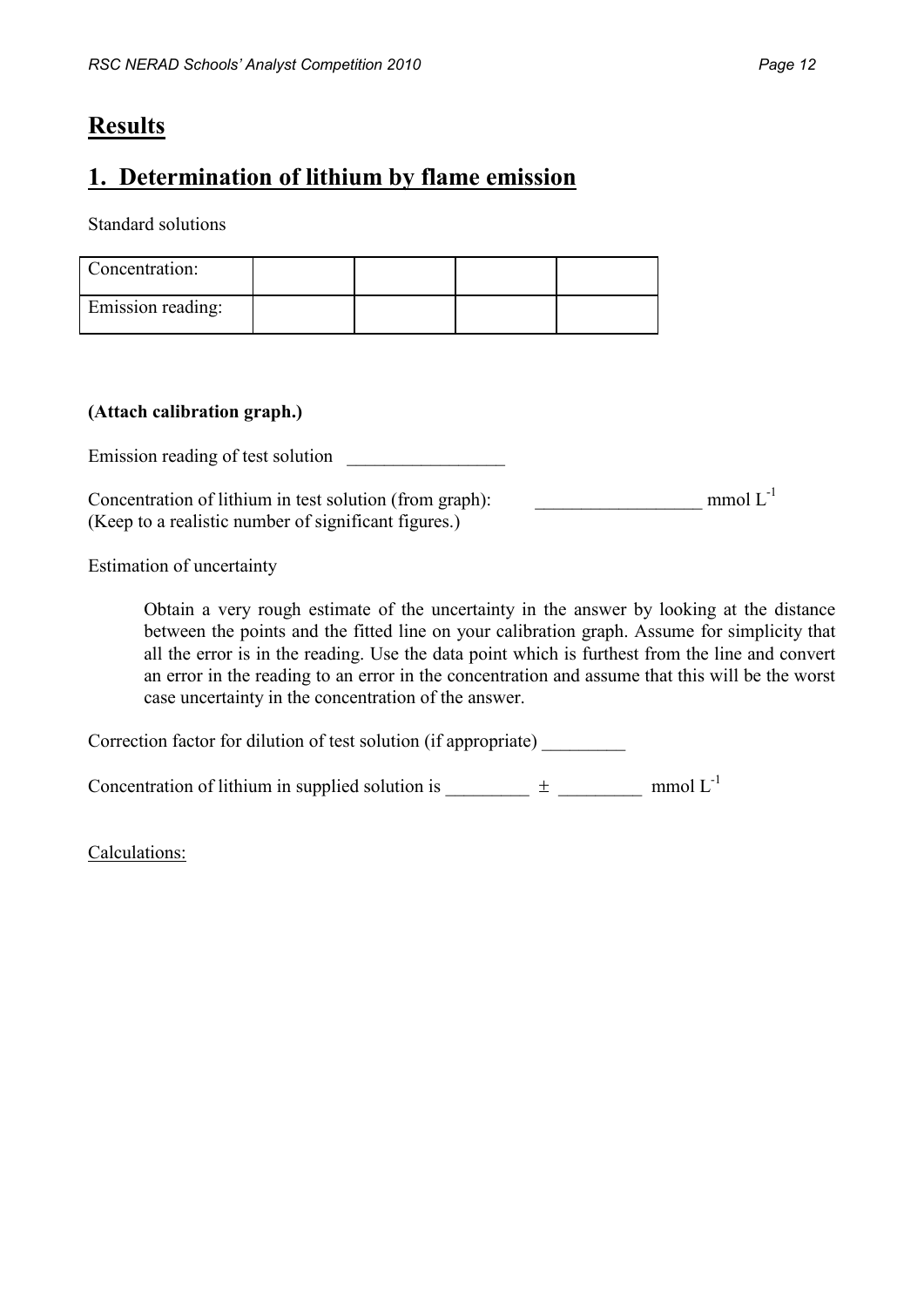## **2. Determination of lead (II) ions**

Concentration standard solutions

| Concentration: |  |  |  |
|----------------|--|--|--|
| Absorbance:    |  |  |  |

#### **(Attach calibration graph)**

Absorbance of test solution

Concentration of lead (II) in test solution (from graph):  $\qquad \qquad \qquad \qquad \qquad$  mg L<sup>-1</sup> (Keep to a realistic number of significant figures.)

Estimation of uncertainty

Obtain a very rough estimate of the uncertainty in the answer by looking at the distance between the points and the fitted line on your calibration graph. Assume for simplicity that all the error is in the reading. Use the data point which is furthest from the line and convert an error in the reading to an error in the concentration and assume that this will be the worst case uncertainty in the concentration of the answer.

Concentration of lead (II) in test solution is \_\_\_\_\_\_\_\_\_  $\pm$  \_\_\_\_\_\_\_\_\_\_ mg L<sup>-1</sup>

Calculations: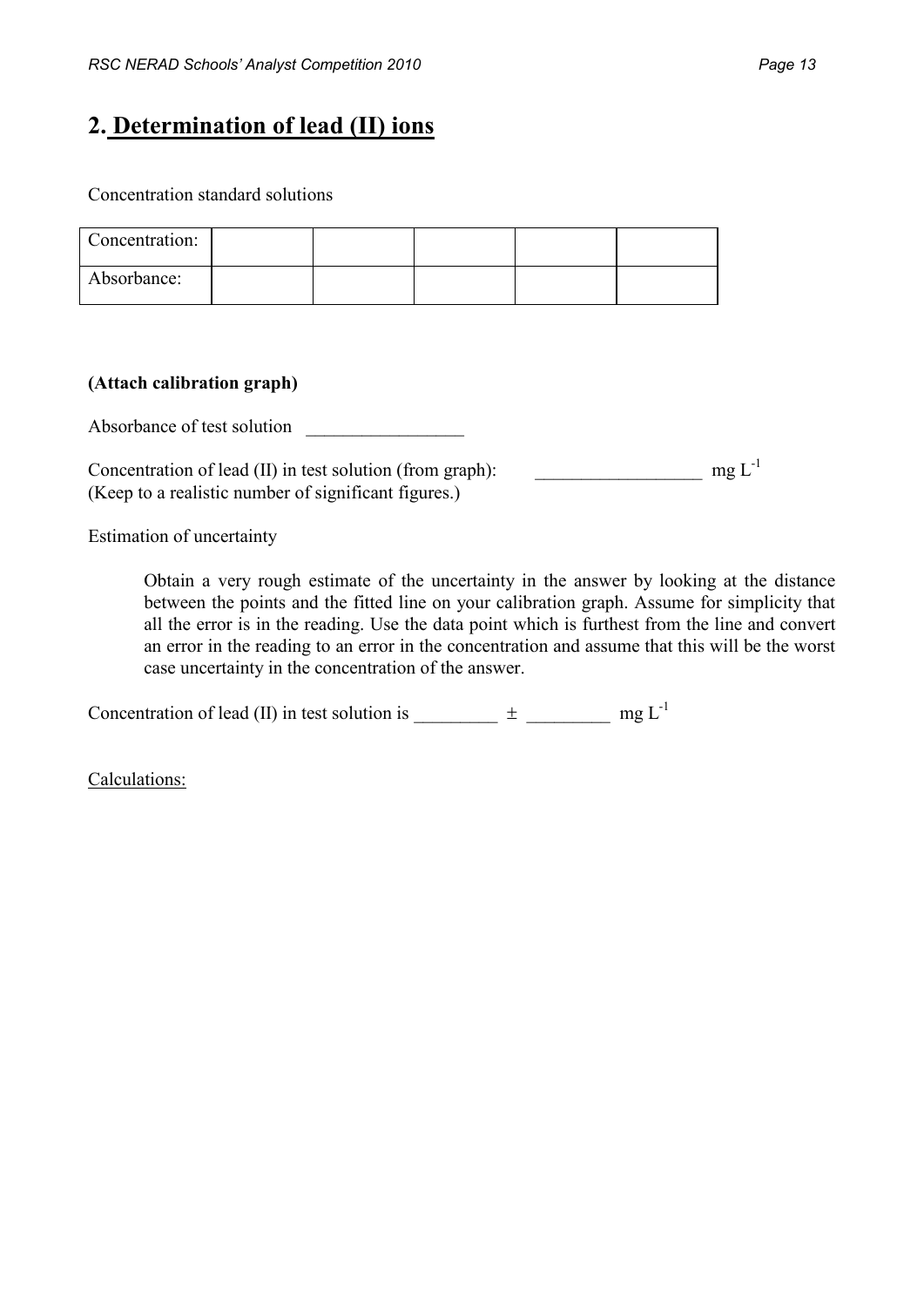# **3. Chromatography of food additives**

Draw the important features of your chromatogram.

Give your deduction about the food colouring in the curry powder.

Give your supporting evidence including  $R_f$  values.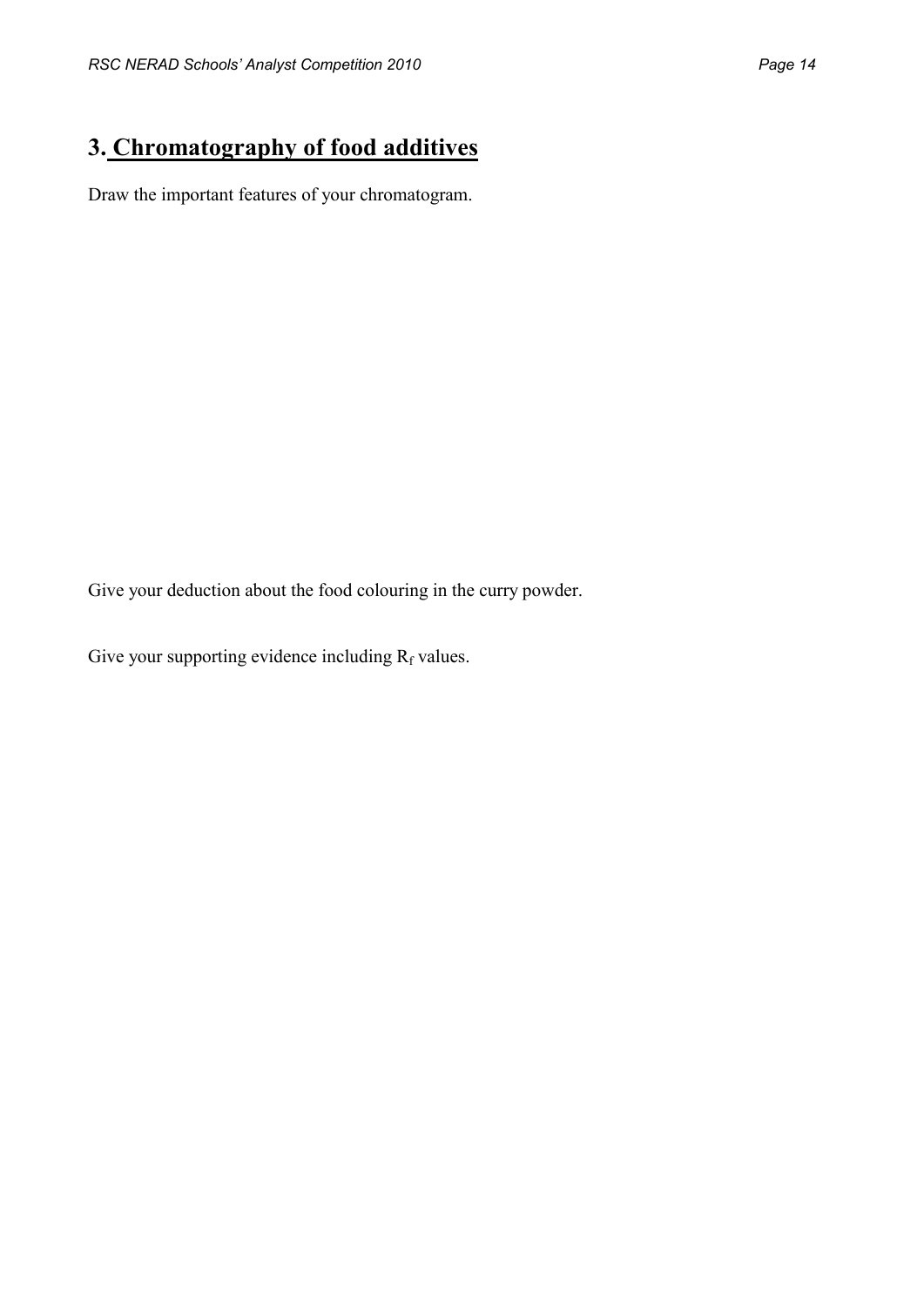### **Results and conclusion.**

Enter your results here with your estimates of the uncertainty in the answers and units.

*(Use a realistic number of significant figures.)*

Lithium concentration  $\frac{1}{2}$   $\frac{1}{2}$   $\frac{1}{2}$   $\frac{1}{2}$   $\frac{1}{2}$   $\frac{1}{2}$   $\frac{1}{2}$   $\frac{1}{2}$   $\frac{1}{2}$   $\frac{1}{2}$   $\frac{1}{2}$   $\frac{1}{2}$   $\frac{1}{2}$   $\frac{1}{2}$   $\frac{1}{2}$   $\frac{1}{2}$   $\frac{1}{2}$   $\frac{1}{2}$   $\frac{1}{2}$   $\frac{1}{2}$ 

Lead (II) concentration  $\frac{1}{2}$   $\frac{1}{2}$   $\frac{1}{2}$   $\frac{1}{2}$   $\frac{1}{2}$   $\frac{1}{2}$   $\frac{1}{2}$   $\frac{1}{2}$   $\frac{1}{2}$   $\frac{1}{2}$   $\frac{1}{2}$   $\frac{1}{2}$   $\frac{1}{2}$   $\frac{1}{2}$   $\frac{1}{2}$   $\frac{1}{2}$   $\frac{1}{2}$   $\frac{1}{2}$   $\frac{1}{2}$   $\frac{1}{2$ 

Food colouring identified

Your conclusion about these results.

*(Comment on what you deduce from each of the values.)*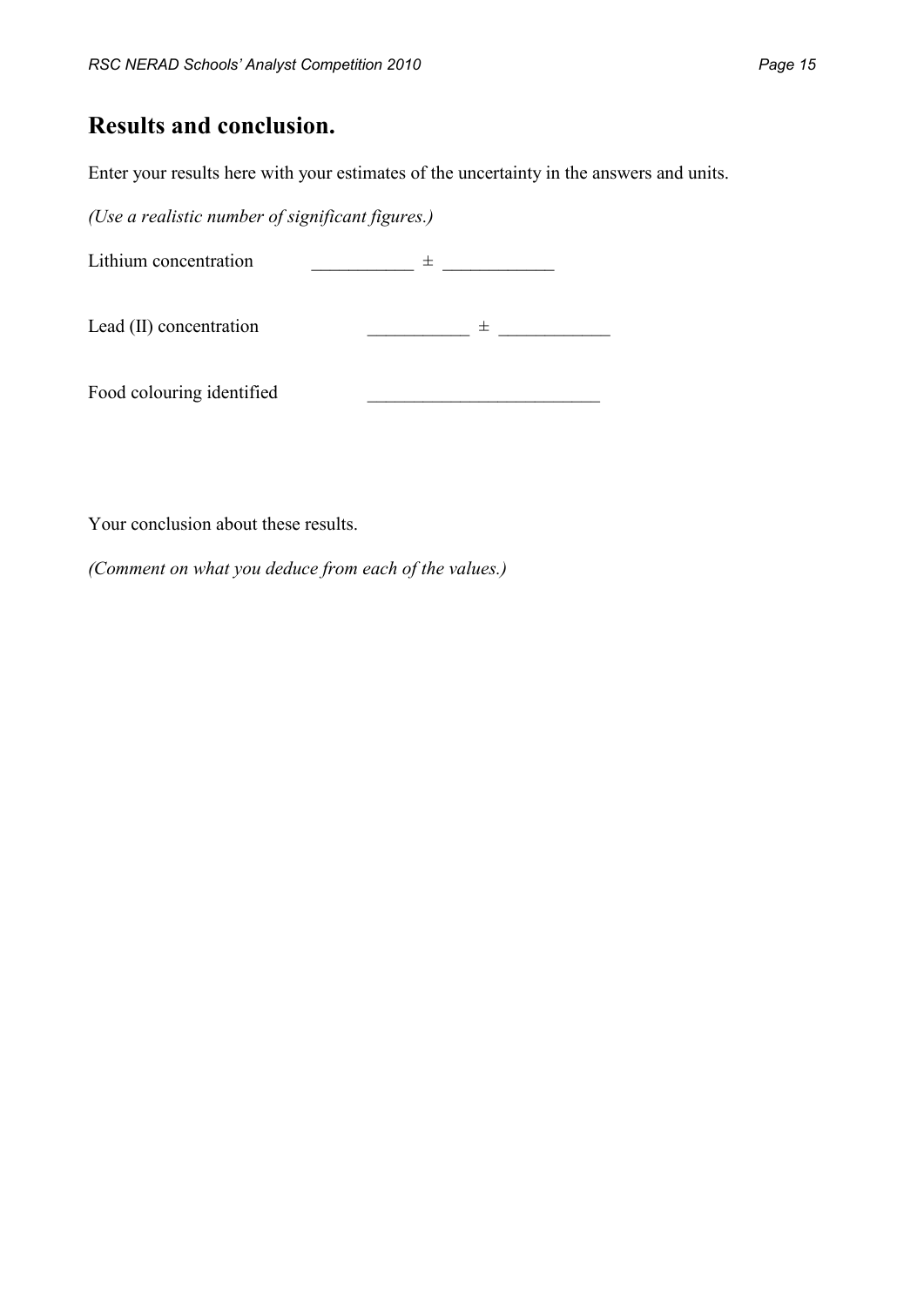#### **Questions**

- 1 What is the chemical formula for lithium carbonate?
- 2 To obtain a solution that is1 mmol  $L^{-1}$  in  $Li^+$ , what concentration (in mmol  $L^{-1}$ ) of lithium carbonate would you use?

3 What is the concentration of  $Li^+$  in mg  $L^{-1}$  in a solution which is 1 mmol  $L^{-1}$  in  $Li^+$ ? (RAM of Li is 6.94)

4 What was the fuel gas used in your flame emission instrument?

Write a balanced equation for its combustion.

5 What sort of battery contains lead?